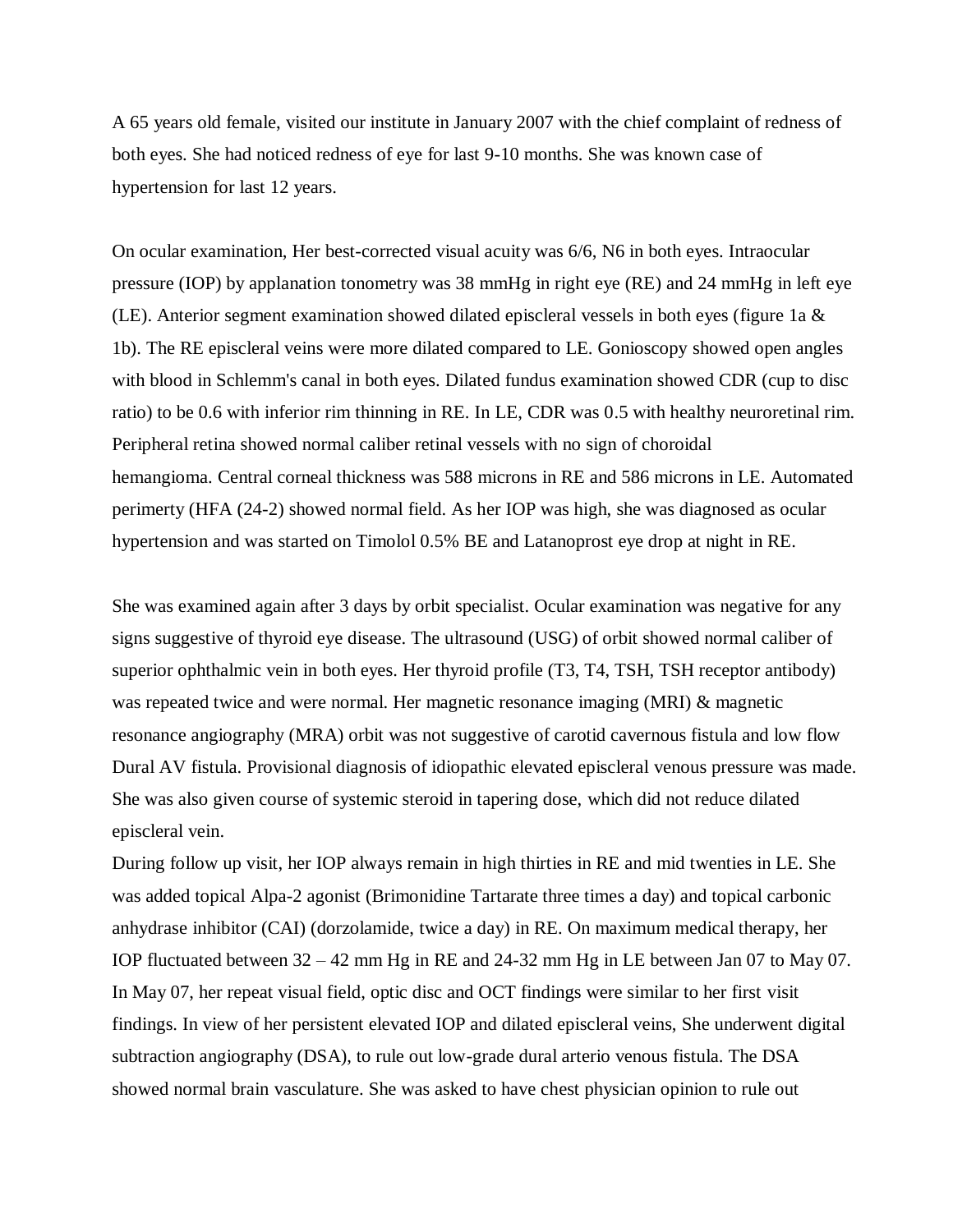primary pulmonary hypertension  $\&$  / or tumor at apex of lung. The Chest X-ray and computerized tomography (CT scan) of chest were normal.

In December 2007, as her IOP was always in high thirties in RE despite maximum medications and was advised trabeculectomy. It was thought that due to high episcleral venous pressure, she would have high chances of uveal effusion after trabeculectomy, so partial thickness sclerectomy with sclerotomy in infero-temporal region was planned. Right eye trabeculectomy with partial thickness sclerectomy with sclerotomy in infero-temporal region was performed on  $7<sup>th</sup>$  January 2008. Initially, partial thickness sclrectomy with sclerotomy was performed, however the incision was not deepened into the suprachorioidal space. Subsequently routine fornix based trabeculetomy with mitomycin (large surface area technique) was performed superiorly. After completion of trabeculectomy, there was difficulty in forming anterior chamber, it was though that patient has developed chroidal effusion and the sclerotomy was deepened into suprachoroidal space and straw color fluid was drained. After the choroidal fluid drainage the anterior chamber was formed.

 Postoperatively on day 1, her IOP was 12 mm Hg, good bleb and shallow anterior chamber with collerate iridocorneal touch. On fundus examination, she had bullous choridal detachment, which was documented on ultrasonography. As the choroidals were not kissing and central anterior chamber was formed, she was treated conservatively. She was given systemic steroids for 15 days. After 3 weeks of surgery, her choroidals subsided with conservative management. Her IOP was on 23<sup>rd</sup> day of surgery was 20 and 25 mm of Hg in RE and LE respectively. On anterior segment examination, she had good bleb, well formed anterior chamber. Last she was seen 7 months after the surgery, her IOP was 22 mm Hg in RE without any medicines and 25 mm Hg in LE on antiglaucoma medications.

## **Discussion:**

Dilated episcleral vein with secondary glaucoma is always difficult to diagnose and mange. IDEV is considered congenital in origin and other all pathology should able to diagnose by way of noninvasive or invasive investigations. In patients with IDEV a congenital abnormality in vasculature and familial predisposition have been suggested as the cause; however some reports suggest that the ocular injection is acquired. Most of reports in literature report this entity in  $2^{nd}$  or  $3^{rd}$  decade. It is actually diagnosis of exclusion; however in our case the presentation was late and despite normal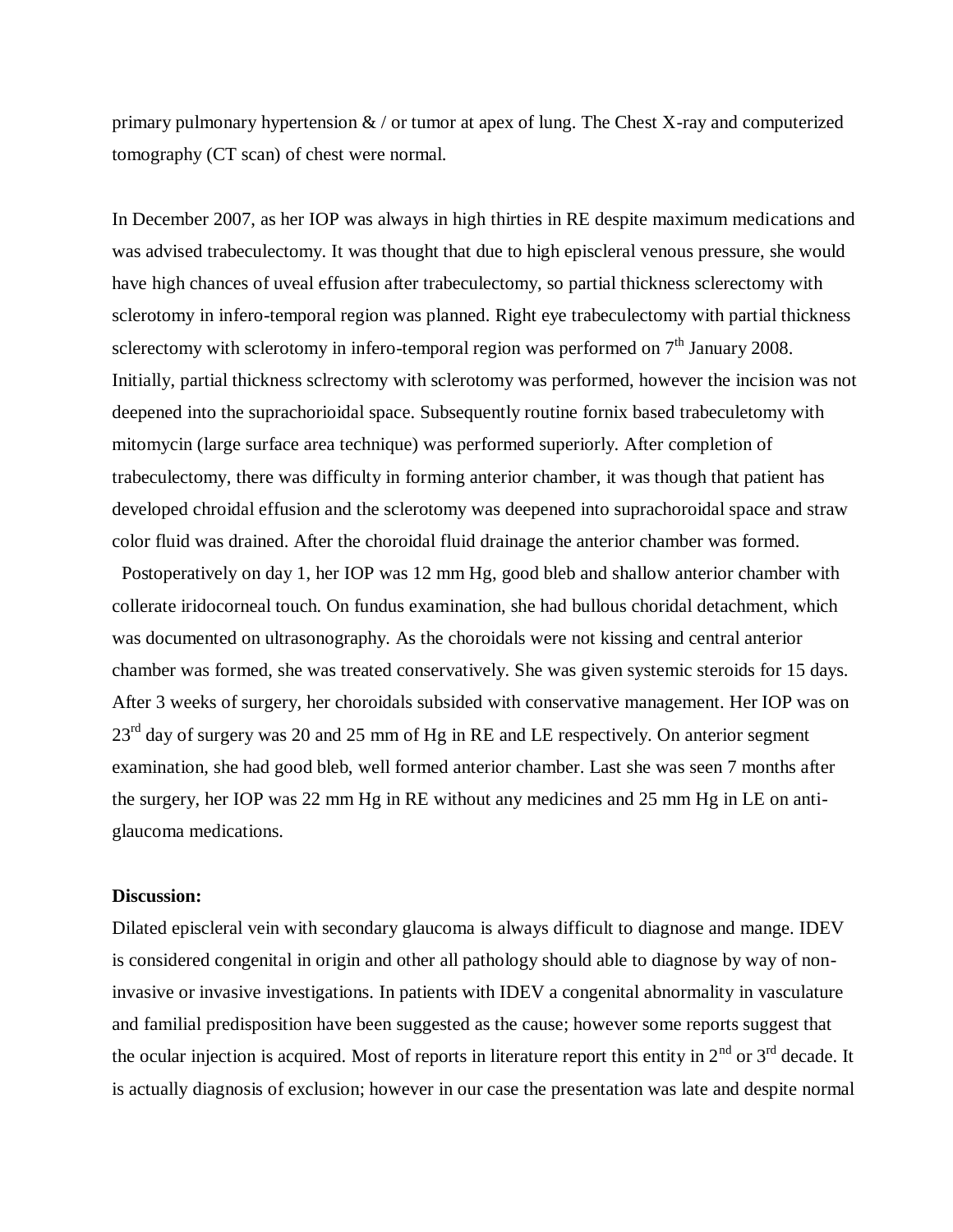investigation we don't think it could be IDEV. Radius-Maumenee syndrome is another possibility but it usually unilateral and the episcleral veins usually regresses in caliber and congestion after trabeculectomy, which did not happen in our case. Low areterio venous grade fistula would come very close to as first differential. The gold standard to rule out the presence of a low-grade dural AV fistula is an angiography as in a small percentage of cases, it can be missed on MRA. The MRA and DSA both were normal and we could not confirm the diagnosis. However it is possible that low-grade fistula can spontaneously get closed and does not show any abnormality on angiography. We did not measure the episcleral blood flow or episcleral venous pressure in our patient but feel that would not have lead to any specific diagnosis.

The management is always difficult in these cases. Some argue for early filtration surgery. It is argued that drug that works on uveoscleral pathway may able to reduce better than aqueous suppressant. However in our patient, prostaglandin analogue did not reduce IOP. It is thought that due to high episcleral venous pressure, the surgery would have higher complication rate. We assumed that higher episcleral venous pressure and sudden IOP lowering after trabeculectomy would lead to uveal effusion like syndrome. From this perspective we decided partial thickness sclerectomy and sclerotomy during trabeculectomy to take care of cilliochoroidal detachment and choroidal effusion. However we thought that entering into suprachoroidal space before trabeculectomy will lead to hypotony and will make surgery more difficult and did not enter in to suprachoroidal space. This lead to sudden hypotony and development of choroidal effusion intraoperatively which resolved very slowly.

To conclude, this case highlights that in some cases with dialted episcleral vein, we may not able to diagnose the exact etiology despite through investigation. It also highlights the importance of sclerotomy in such cases of high episcleral venous pressure. It may be better to do sclerotomy and enter suprachoroidal space before trabeculectomy as sudden hypotony after trabeculectomy may lead to transudation of fluid in to suprachoroidal space and massive choroidal effusion during surgery.